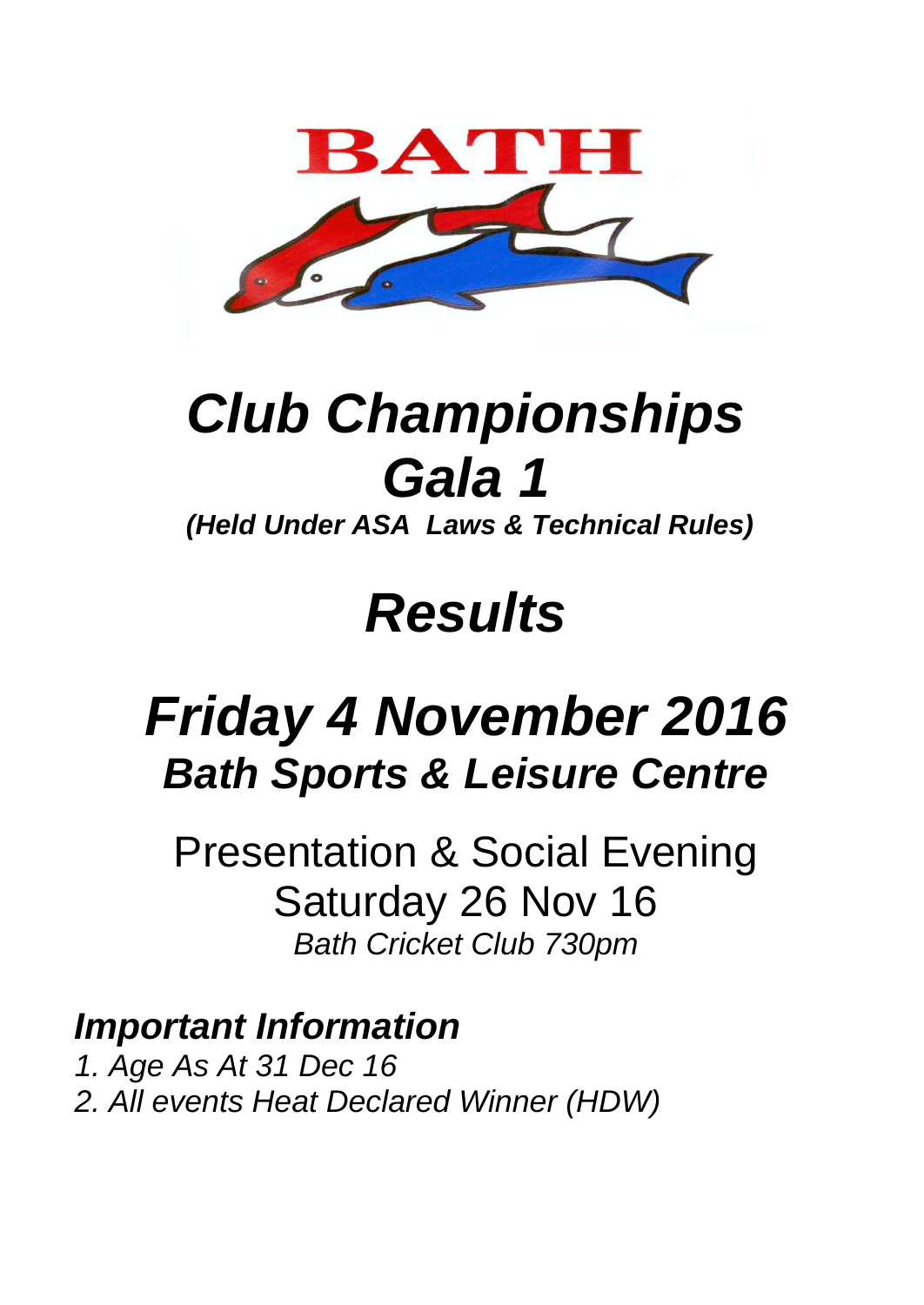



|                                                | Event # 1 Women 100 IM 17 & Over  | <b>Place</b>            |  |
|------------------------------------------------|-----------------------------------|-------------------------|--|
| 1:31.35S                                       | Holmes, Charlotte                 | 1                       |  |
| 1:36.49S                                       | Gray, Rosalind                    | $\overline{2}$          |  |
| Event # 2 Men 100 IM 17 & Over<br><b>Place</b> |                                   |                         |  |
| 1:04.12S                                       | Lye, Jasper                       | 1                       |  |
| 1:05.78S                                       | Smith, Benjamin                   | $\overline{\mathbf{c}}$ |  |
| 1:12.21S                                       | Oliver, Harry D.                  | 3                       |  |
| 1:08.53S                                       | Bridgewood, Tim                   | Guest                   |  |
| Event # 3 Women 100 IM 13-14<br><b>Place</b>   |                                   |                         |  |
| 1:15.65S                                       | Gresham, Darcy F.                 | 1                       |  |
| 1:17.50S                                       | Curtis, Holly                     | $\overline{\mathbf{c}}$ |  |
| 1:20.21S                                       | Hill, Stephanie M.                | 3                       |  |
| 1:20.84S                                       | Cranch, Molly                     | 4                       |  |
| 1:22.62S                                       | Smith, Isabella                   | 5                       |  |
| 1:24.47S                                       | Banks, Hannah                     | 6                       |  |
| 1:26.24S                                       | Wood, Scarlett                    | 7                       |  |
| 1:27.66S                                       | Williamson, Frankie               | 8                       |  |
| Event # 4 Men 100 IM 13-14                     |                                   | <b>Place</b>            |  |
| 1:18.14S                                       | John, Ben                         | 1                       |  |
| 1:19.91S                                       | Kelsh, Thomas                     | $\overline{\mathbf{c}}$ |  |
| 1:27.24S                                       | Tabbu, Carl J.                    | 3                       |  |
| 1:21.41S                                       | Carr, Archie                      | DQ                      |  |
|                                                |                                   |                         |  |
|                                                | Event # 5 Women 50 Breast 10-10   | <b>Place</b>            |  |
| 44.95S                                         | Jones, Sophie I.                  | 1                       |  |
| 50.02S                                         | Tan, Georgia                      | $\overline{\mathbf{c}}$ |  |
| 51.41S                                         | Sue, Shania                       | 3                       |  |
| 51.43S                                         | Jones, Emily V.                   | 4                       |  |
| 52.93S                                         | John, Emma                        | 5                       |  |
| 53.92S                                         | Gresham, Ellie E.                 | 6                       |  |
| *<br>53.92S                                    | Wood, Talulla                     | 6                       |  |
| 56.74S                                         | Lindsley, Eva M.                  | 8                       |  |
| 57.29S                                         | Chathley, Maya                    | 9                       |  |
| 1:00.00S                                       | Emptage, Rebecca                  | 10                      |  |
| 1:00.00S                                       | Watts, Olivia                     | 10                      |  |
| 1:08.16S                                       | Jackson, Fern                     | 12                      |  |
| Event # 6 Men 50 Breast 10-10                  |                                   | <b>Place</b>            |  |
| 49.45S                                         | Samways, Francis                  | 1                       |  |
| 50.76S                                         | Day, Oliver                       | 2                       |  |
| 51.28S                                         | Knight, Alex                      | 3                       |  |
| 55.15S                                         | Crouch, Thomas                    | 4                       |  |
| 55.15S                                         | Maclean, Ben                      | 4                       |  |
|                                                | Event # 7 Women 25 Free 8 & Under | <b>Place</b>            |  |
| 21.39S                                         | Heywood, Beth                     | 1                       |  |
|                                                |                                   |                         |  |

| 23.46S<br>Liu, Tom<br>23.87S<br>Moloney, George<br>24.50S<br>Coppard, Ben<br>Event # 9 Women 100 Back 11-12<br>Place<br>1:20.84S<br>Maclean, Emily L.<br>1:22.70S<br>Moore, Emma<br>1:30.77S<br>Bryson, Amelia<br>1:33.01S<br>Amphlett, Alice<br>1:33.92S<br>Gifford, Grace | 1<br>$\overline{c}$<br>1<br>1<br>2 |
|-----------------------------------------------------------------------------------------------------------------------------------------------------------------------------------------------------------------------------------------------------------------------------|------------------------------------|
|                                                                                                                                                                                                                                                                             |                                    |
|                                                                                                                                                                                                                                                                             |                                    |
|                                                                                                                                                                                                                                                                             |                                    |
|                                                                                                                                                                                                                                                                             |                                    |
|                                                                                                                                                                                                                                                                             |                                    |
|                                                                                                                                                                                                                                                                             |                                    |
|                                                                                                                                                                                                                                                                             |                                    |
|                                                                                                                                                                                                                                                                             | 3                                  |
|                                                                                                                                                                                                                                                                             | 4                                  |
|                                                                                                                                                                                                                                                                             | 5                                  |
| 1:50.89S<br>Emptage, Charlotte                                                                                                                                                                                                                                              | 6                                  |
| 1:52.81S<br>Enright, Lily                                                                                                                                                                                                                                                   | $\overline{7}$                     |
| 1:53.33S<br>Righton, Amber                                                                                                                                                                                                                                                  | 8                                  |
| 2:05.38S<br>Daye, Sienna M.                                                                                                                                                                                                                                                 | 9                                  |
| 2:08.49S<br>Faucompre, Emma                                                                                                                                                                                                                                                 | 10                                 |
| 1:58.01S<br>Anderson, Naomi                                                                                                                                                                                                                                                 | <b>DQ</b>                          |
|                                                                                                                                                                                                                                                                             |                                    |
| Event #10 Men 100 Back 11-12<br><b>Place</b>                                                                                                                                                                                                                                |                                    |
| Adams, Daniel<br>1:26.72S                                                                                                                                                                                                                                                   | 1                                  |
| 1:31.00S<br>Smith, Oliver J.                                                                                                                                                                                                                                                | 2                                  |
| Brake, Elliott H.<br>1:38.82S                                                                                                                                                                                                                                               | 3                                  |
| 1:39.84S<br>Stephens, Harrison J.                                                                                                                                                                                                                                           | 4                                  |
| 1:42.60S<br>Behradmehr, Tam                                                                                                                                                                                                                                                 | 5                                  |
| 1:44.47S<br>Banks, Ralph                                                                                                                                                                                                                                                    | 6                                  |
| 1:49.59S<br>Dudman, William                                                                                                                                                                                                                                                 | $\overline{7}$                     |
| 1:52.38S<br>Romero-Shaw, Dylan                                                                                                                                                                                                                                              | 8                                  |
| 1:54.95S<br>Cranch, Stan                                                                                                                                                                                                                                                    | 9                                  |
| 2:02.98S<br>Hawkins, Tobias G.                                                                                                                                                                                                                                              | 10                                 |
| 1:41.28S<br>Smith, Daniel A.                                                                                                                                                                                                                                                | DQ                                 |
| 1:47.37S<br>Watt, Joseph F.                                                                                                                                                                                                                                                 | DQ                                 |
| Event #11 Women 100 Back 15-16<br><b>Place</b>                                                                                                                                                                                                                              |                                    |
| 1:25.84S<br>White, Lauren A.                                                                                                                                                                                                                                                | 1                                  |
|                                                                                                                                                                                                                                                                             |                                    |
| Event #12 Men 100 Back 15-16<br><b>Place</b>                                                                                                                                                                                                                                |                                    |
| No Entries                                                                                                                                                                                                                                                                  |                                    |
| Event #13 Women 25 Fly 9-9<br><b>Place</b>                                                                                                                                                                                                                                  |                                    |
| 17.05S<br>Lang, Charlotte E.                                                                                                                                                                                                                                                | 1                                  |
|                                                                                                                                                                                                                                                                             | 2                                  |
| 21.15S<br>Olesen, Phoebe L.                                                                                                                                                                                                                                                 |                                    |
| 21.29S<br>Coppard, Abi                                                                                                                                                                                                                                                      | 3                                  |
| 24.01S<br>Marton, Faith                                                                                                                                                                                                                                                     | 4                                  |
| 27.59S<br>Wyber, Lily                                                                                                                                                                                                                                                       | 5                                  |
| 28.99S<br>Amphlett, Jessie                                                                                                                                                                                                                                                  | 6                                  |
| 29.24S<br>Hawkins, Ophelia<br>Anderson, Abigail                                                                                                                                                                                                                             | 7                                  |



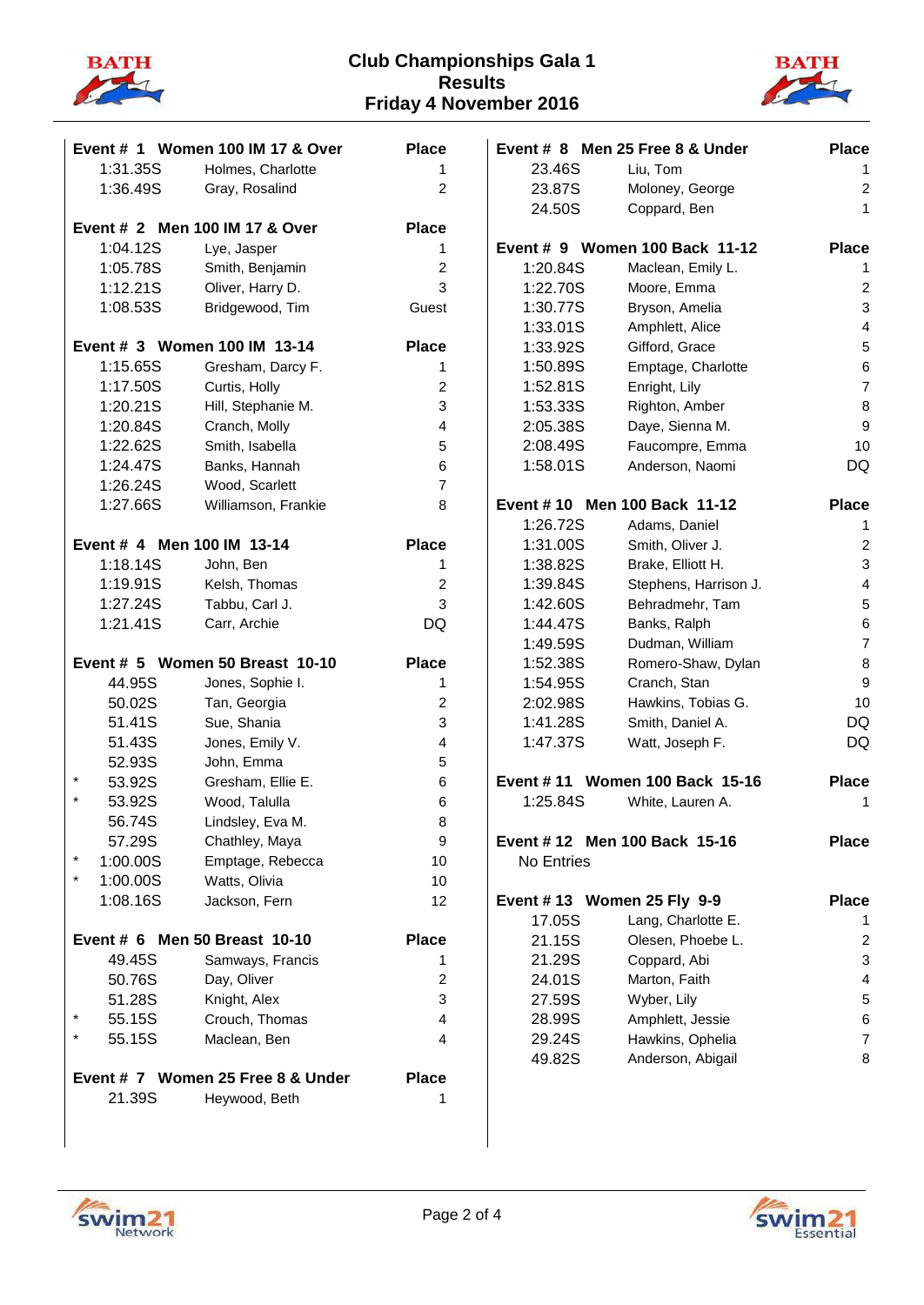



| Event #14 Men 25 Fly 9-9                           |                                     | <b>Place</b>   |
|----------------------------------------------------|-------------------------------------|----------------|
| 24.52S                                             | Day, Toby                           | 1              |
| 24.97S                                             | Vivallos, Tomas                     | 2              |
| Event #15 Women 100 Breast 17 & Over               |                                     |                |
| 1:49.63S                                           | Gray, Rosalind                      | 1              |
| 1:54.76S                                           | Holmes, Charlotte                   | $\overline{c}$ |
|                                                    | Event #16 Men 100 Breast 17 & Over  | <b>Place</b>   |
| 1:09.06S                                           | Lye, Jasper                         | 1              |
| 1:15.88S                                           | Smith, Benjamin                     | 2              |
| 1:29.90S                                           | Oliver, Harry D.                    | 3              |
| 1:15.85S                                           | Bridgewood, Tim                     | Guest          |
|                                                    | Event #17 Women 100 Free 13-14      | <b>Place</b>   |
| 1:04.86S                                           | Curtis, Holly                       | 1              |
| 1:05.56S                                           | Gresham, Darcy F.                   | 2              |
| 1:09.70S                                           | Cranch, Molly                       | 3              |
| 1:10.02S                                           | Hill, Stephanie M.                  | 4              |
| 1:10.58S                                           | Crouch, Sophie A.                   | 5              |
| 1:11.17S                                           | Smith, Isabella                     | 6              |
| 1:12.87S                                           | Banks, Hannah                       | 7              |
| 1:14.85S                                           | Wood, Scarlett                      | 8              |
| 1:17.49S                                           | Williamson, Frankie                 | 9              |
|                                                    |                                     |                |
| Event #18 Men 100 Free 13-14                       |                                     | <b>Place</b>   |
| 1:05.48S                                           | Carr, Archie                        | 1              |
| 1:05.70S                                           | Kelsh, Thomas                       | 2              |
| 1:08.01S                                           | John, Ben                           | 3              |
| 1:09.27S                                           | Tabbu, Carl J.                      | 4              |
|                                                    | Event #19 Women 25 Breast 8 & Under | <b>Place</b>   |
| 28.47S                                             | Heywood, Beth                       | 1              |
| Event # 20 Men 25 Breast 8 & Under<br><b>Place</b> |                                     |                |
| 30.22S                                             | Moloney, George                     | 1              |
| 31.20S                                             | Liu, Tom                            | 2              |
| 45.27S                                             | Coppard, Ben                        | DQ             |
| <b>Event # 21</b>                                  | <b>Women 50 Free 10-10</b>          | <b>Place</b>   |
| 36.00S                                             | Wood, Talulla                       | 1              |
| 36.34S                                             | Jones, Sophie I.                    | 2              |
| 36.41S                                             | Jones, Emily V.                     | 3              |
| 36.92S                                             | Tan, Georgia                        | 4              |
| 39.59S                                             | Saunders, Ava                       | 5              |
| 39.82S                                             | Sue, Shania                         | 6              |
| 40.40S                                             | John, Emma                          | $\overline{7}$ |
| 41.16S                                             | Lindsley, Eva M.                    | 8              |
| 47.95S                                             | Gresham, Ellie E.                   | 9              |
| 49.02S                                             | Chathley, Maya                      | 10             |
| 51.22S                                             | Watts, Olivia                       | 11             |

| 51.52S                                     | Jackson, Fern                      | 12             |
|--------------------------------------------|------------------------------------|----------------|
| 54.34S                                     | Emptage, Rebecca                   | 13             |
|                                            |                                    |                |
| Event # 22 Men 50 Free 10-10               |                                    | <b>Place</b>   |
| 36.45S                                     | Samways, Francis                   | 1              |
| 37.97S                                     | Maclean, Ben                       | $\overline{c}$ |
| 38.35S                                     | Knight, Alex                       | 3              |
| 40.40S                                     | Crouch, Thomas                     | 4              |
| 44.32S                                     | Day, Oliver                        | 5              |
| Event # 23 Women 25 Back 9-9               |                                    | <b>Place</b>   |
| 20.64S                                     | Lang, Charlotte E.                 | 1              |
| 22.97S                                     | Olesen, Phoebe L.                  | 2              |
| 23.37S                                     | Anderson, Abigail                  | 3              |
| 23.94S                                     | Coppard, Abi                       | 4              |
| 24.89S                                     | Marton, Faith                      | 5              |
| 26.64S                                     | Hawkins, Ophelia                   | 6              |
| 29.17S                                     | Amphlett, Jessie                   | 7              |
| 31.70S                                     | Wyber, Lily                        | 8              |
|                                            |                                    |                |
| Event # 24 Men 25 Back 9-9                 |                                    | <b>Place</b>   |
| 24.83S                                     | Vivallos, Tomas                    | 1              |
| 25.27S                                     | Day, Toby                          | 2              |
| 28.07S                                     | Swift, William                     | 3              |
|                                            |                                    | <b>Place</b>   |
|                                            |                                    |                |
| Event # 25 Women 100 Fly 11-12<br>1:31.40S | Maclean, Emily L.                  | 1              |
| 1:33.79S                                   | Gifford, Grace                     | 2              |
| 1:35.26S                                   | Moore, Emma                        | 3              |
| 1:36.02S                                   | Amphlett, Alice                    | 4              |
| 1:47.24S                                   | Bryson, Amelia                     | 5              |
| 1:52.29S                                   | Emptage, Charlotte                 | 6              |
| 1:53.31S                                   | Enright, Lily                      | $\overline{7}$ |
| 1:54.19S                                   | Righton, Amber                     | 8              |
| 2:16.19S                                   | Faucompre, Emma                    | 9              |
| 2:30.60S                                   | Daye, Sienna M.                    | 10             |
|                                            |                                    |                |
| Event # 26 Men 100 Fly 11-12               |                                    | <b>Place</b>   |
| 1:39.51S                                   | Adams, Daniel                      | 1              |
| 1:41.33S                                   | Smith, Oliver J.                   | 2              |
| 1:48.81S                                   | Brake, Elliott H.                  | 3              |
| 1:49.68S                                   | Behradmehr, Tam                    | 4              |
| 1:53.23S                                   | Banks, Ralph                       | 5              |
| 1:54.33S                                   | Stephens, Harrison J.              | 6              |
| 1:55.49S                                   | Hawkins, Tobias G.                 | 7              |
| 1:56.75S                                   | Smith, Daniel A.                   | 8              |
| 1:58.80S                                   | Watt, Joseph F.                    | 9              |
| 2:06.65S<br>2:28.24S                       | Cranch, Stan<br>Romero-Shaw, Dylan | 10<br>11       |